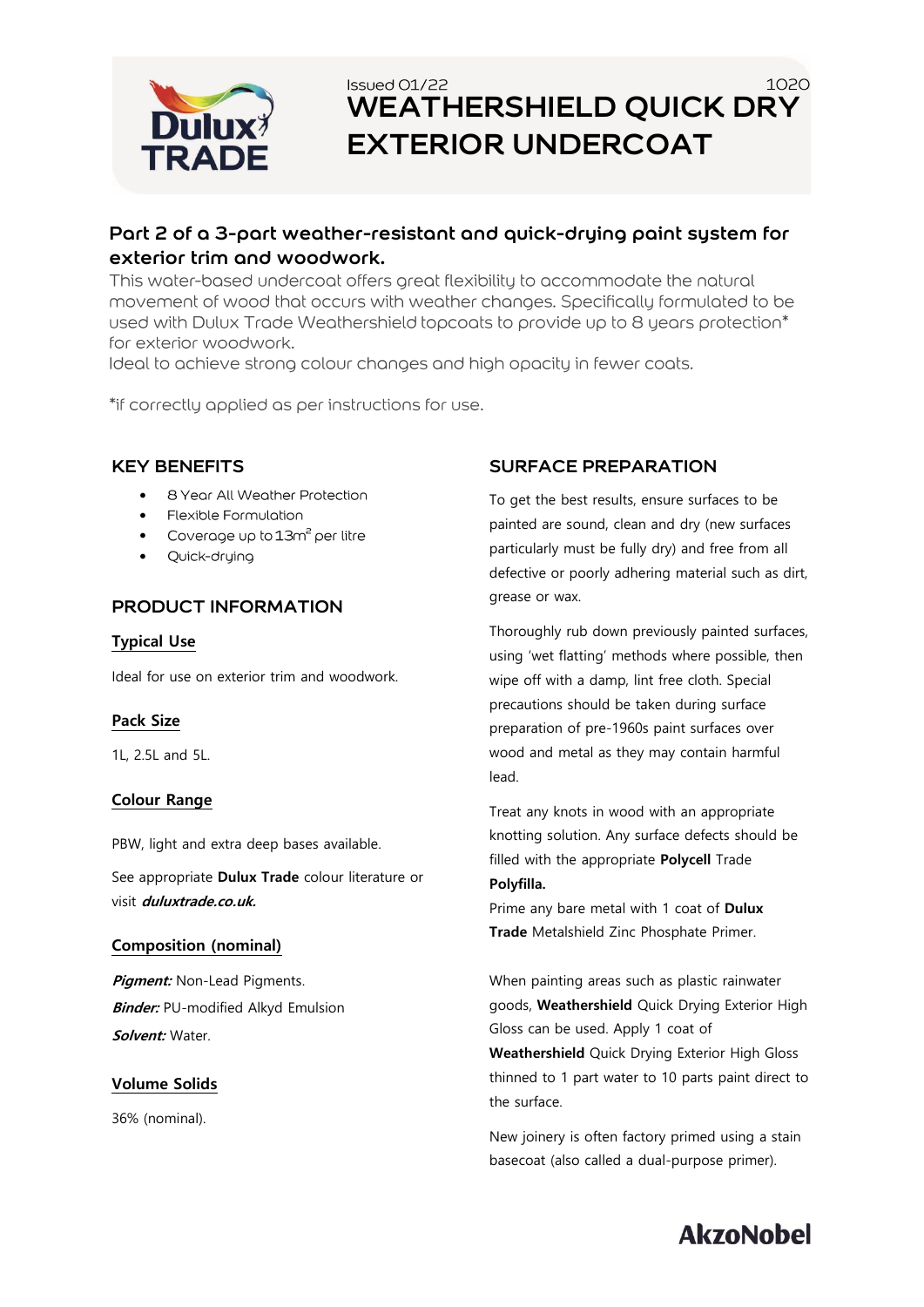

## Issued 01/22 1020 **WEATHERSHIELD QUICK DRY EXTERIOR UNDERCOAT**

These materials quickly erode when left exposed and may need to be re-primed.

#### **SYSTEMS INFORMATION**

STIR THOROUGHLY BEFORE USE.

Treat any knots in wood with an appropriate knotting solution.

Prior to application, use a damp cloth to prepare the surface and ease application.

**New or bare surfaces:** Prime all bare wood with 2 coats of Weathershield Preservative Primer (to be used on softwood only) followed by 2 coats of Weathershield Quick Dry Flexible Undercoat.

**Previously painted surfaces**: 1 coat of Weathershield Quick Dry Flexible Undercoat. Where a special process colour is to be used or a strong colour change is required, additional coats may be needed (see appropriate Dulux Trade colour card).

**Finishing:** Allow to dry for a minimum of 4 hours between coats, then apply the appropriate Weathershield topcoat.

When using darker colours, the final appearance will be visible once dry. The paint will look lighter when applied and while still wet.

#### **APPLICATION METHOD**

Brush, roller or spray.

Do not use below 10°C, immediately after rain, fog or frost, or when these conditions are forecast.

#### **Practical Coverage**

A guide to the practical coverage which can be achieved under normal conditions is up to 13m² per litre.

#### **Spray Recommendations**

#### **Airless Spray:**

Use a 308 Fine Finish tip. Pressure: approx. 1200 psi. No thinning. The above settings are an indication only and will vary with equipment. To get the best results, it is advised to tune the settings to suit the site conditions and should be assessed by means of a test area.

#### **Drying Times**

Single coat at standard thickness: **Touch Dry:** 1-2 hours dependent upon temperature and humidity. **Recoat:** 4-6 hours dependent upon temperature and humidity.

#### **Cleaning Up**

After use, remove as much product as possible from equipment before cleaning with water.

When this paint container is empty please ask your stockist about recycling. If you have leftover paint, please dispose of it responsibly and consider donating it to **Community RePaint.** Find out more at

**www.duluxtradepaintexpert.co.uk/products/sust ainability.**